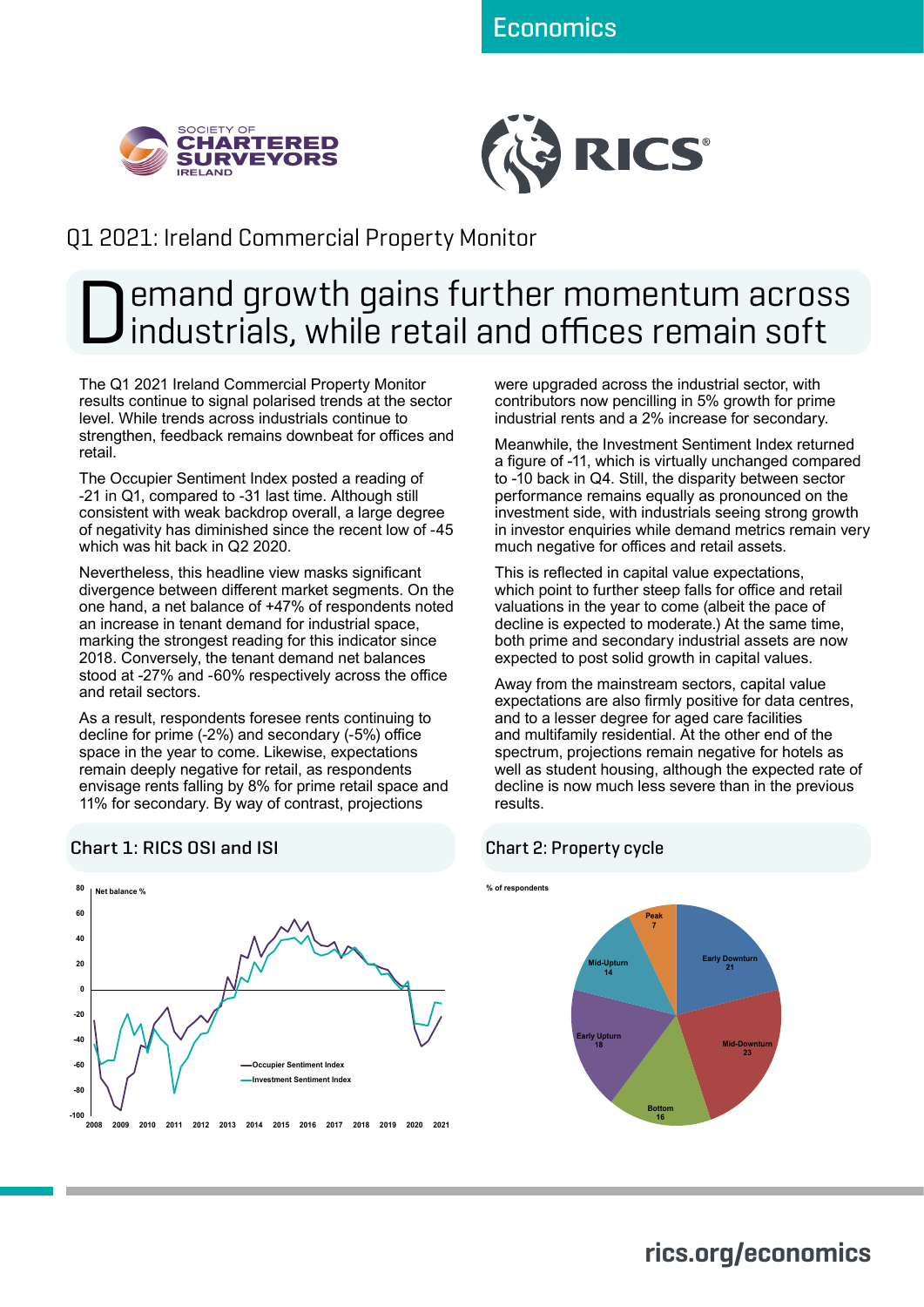#### Chart 3: Occupier Market Chart 4: Investment Market



**-100 -80 -60 -40 -20 0 20 40 60 80 2008 2009 2010 2011 2012 2013 2014 2015 2016 2017 2018 2019 2020 2021 Investment Enquiries Supply Foreign Investment Enquiries Net balance %**

Chart 5: Credit Conditions Chart 6: Valuations



Chart 7: Twelve Month Capital Value Projections Chart 8: Twelve Month Rental Value Projections





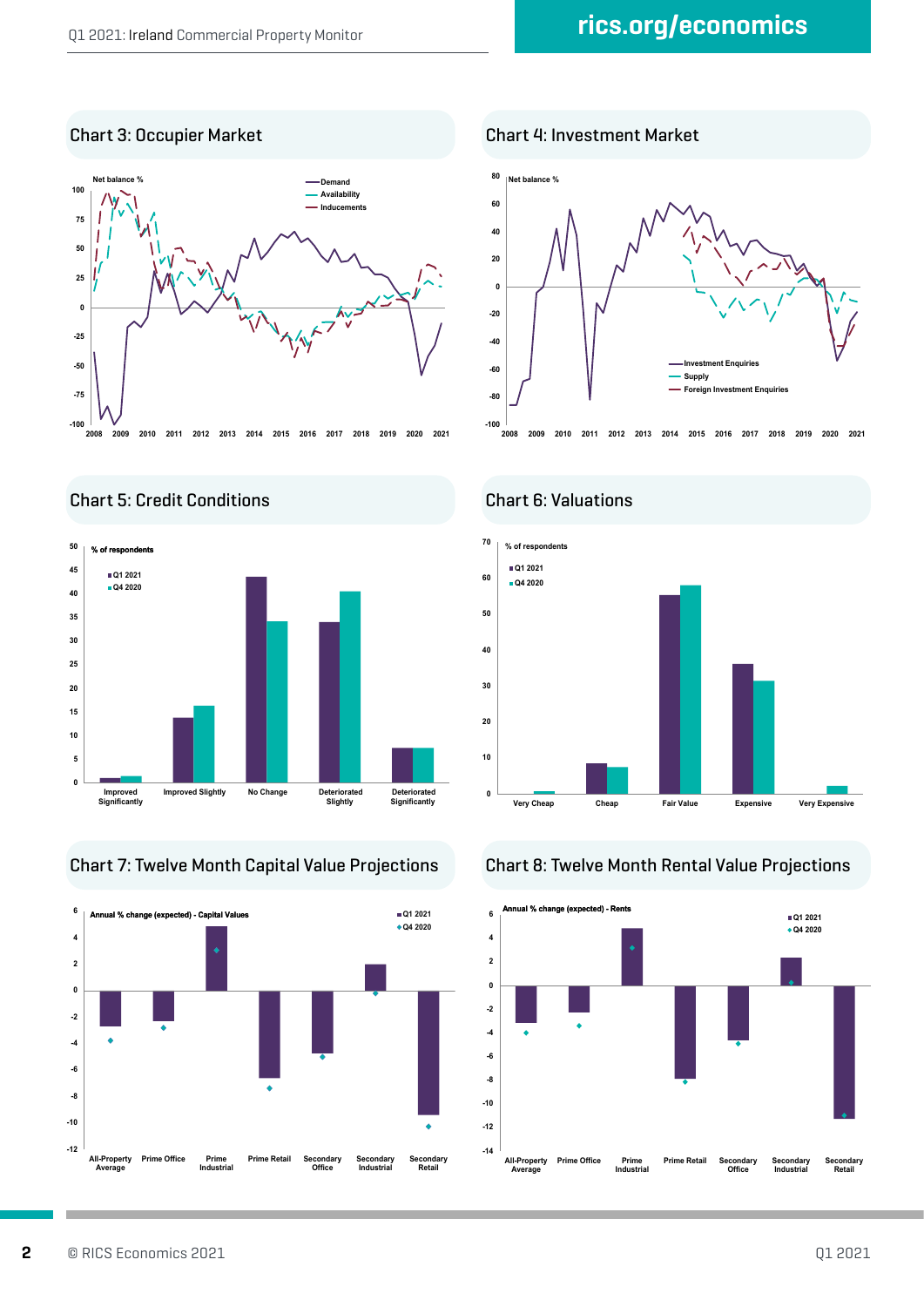# Information

#### Global Commercial Property Monitor

RICS' Global Commercial Property Monitor is a quarterly guide to the trends in the commercial property investment and occupier markets. The report is available from the RICS website www.rics.org/economics along with other surveys covering the housing market, residential lettings, commercial property, construction activity and the rural land market.

#### Methodology

Survey questionnaires were sent out on 10 March 2021 with responses received until 12 April 2021. Respondents were asked to compare conditions over the latest three months with the previous three months as well as their views as to the outlook. A total of 2714 company responses were received, with 801 from the UK. Responses for Ireland were collated in conjunction with the Society of Chartered Surveyors Ireland. Responses for Malaysia were collated in conjunction with the Royal Institution of Surveyors Malaysia. Responses in Israel were collated with the help of the Israel Real Estate Appraisers Association (IREAA).Responses have been amalgamated across the three real estate sub-sectors (offices, retail and industrial) at a country level, to form a net balance reading for the market as a whole.

Net balance = Proportion of respondents reporting a rise in a variable (e.g. occupier demand) minus those reporting a fall (if 30% reported a rise and 5% reported a fall, the net balance will be 25%). Net balance data can range from -100 to +100.

A positive net balance reading indicates an overall increase while a negative reading indicates an overall decline. The RICS Occupier Sentiment Index (OSI) is constructed by taking an unweighted average of readings for three series relating to the occupier market measured on a net balance basis; occupier demand, the level of inducements and rent expectations. The RICS Investment Sentiment Index (ISI) is constructed by taking an unweighted average of readings for three series relating to the investment market measured on a net balance basis; investment enquiries, capital value expectations and the supply of properties for sale. The Commercial Property Sentimet Index is an unweighted average of the OSI and ISI. Regional indicators are weighted using estimates of the stock of commercial property provided by LaSalle Investment Management, and are adjusted on an annual basis.

### Contact details

This publication has been produced by RICS. For all economic enquiries, including participation in the monitor please contact: **economics@rics.org**

#### Disclaimer

This document is intended as a means for debate and discussion and should not be relied on as legal or professional advice. Whilst every reasonable effort has been made to ensure the accuracy of the contents, no warranty is made with regard to that content. Data, information or any other material may not be accurate and there may be other more recent material elsewhere. RICS will have no responsibility for any errors or omissions. RICS recommends you seek professional, legal or technical advice where necessary. RICS cannot accept any liability for any loss or damage suffered by any person as a result of the editorial content, or by any person acting or refraining to act as a result of the material included.

#### Economics Team

#### **Tarrant Parsons**

Economist +44(0)20 7695 1585 tparsons@rics.org

#### **Sean Ellison**

Senior Economist +65 68128179 sellison@rics.org

#### **Simon Rubinsohn**

Chief Economist +44(0)20 7334 3774 srubinsohn@rics.org